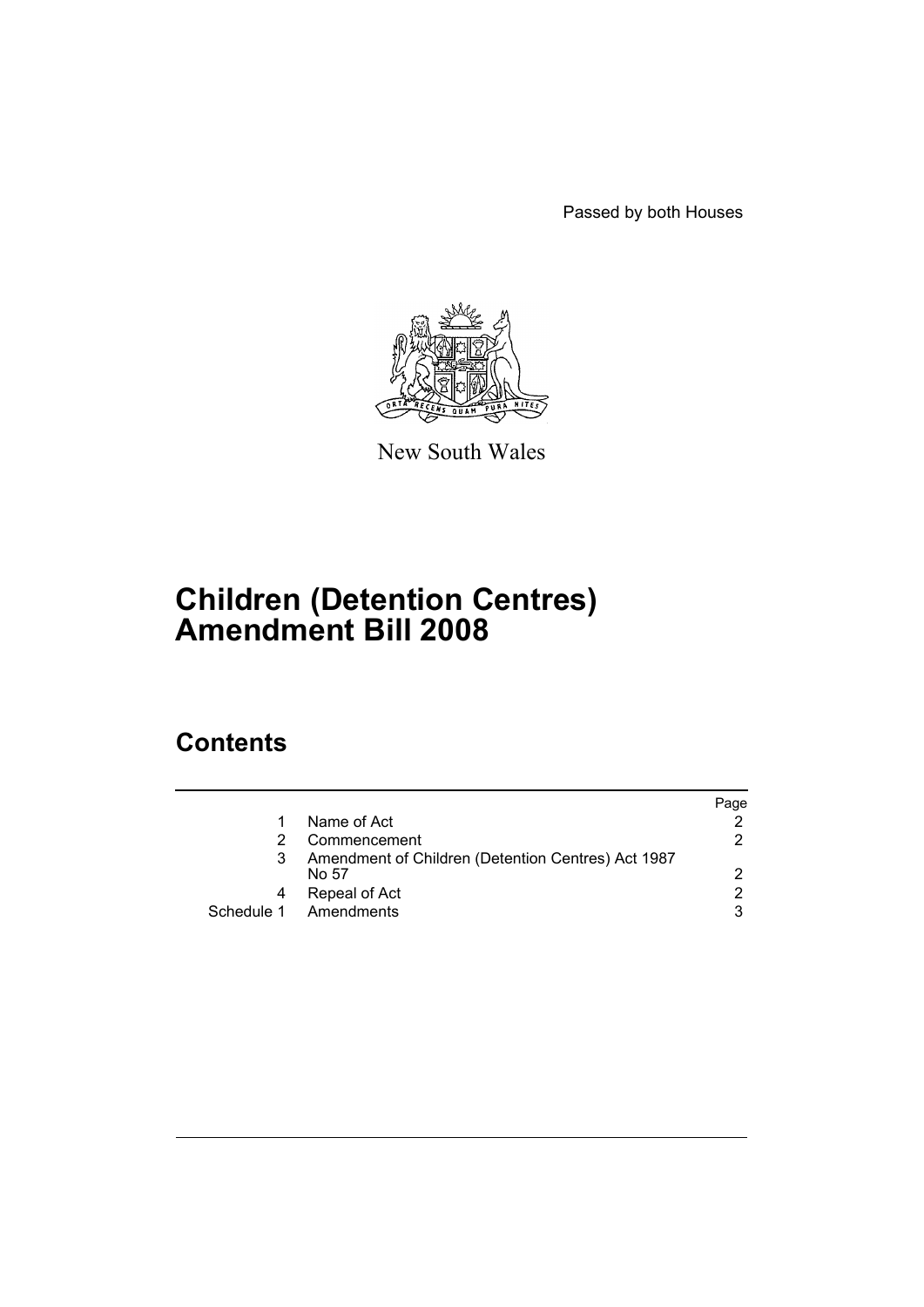*I certify that this public bill, which originated in the Legislative Assembly, has finally passed the Legislative Council and the Legislative Assembly of New South Wales.*

> *Clerk of the Legislative Assembly. Legislative Assembly, Sydney, , 2008*



New South Wales

# **Children (Detention Centres) Amendment Bill 2008**

Act No , 2008

An Act to amend the *Children (Detention Centres) Act 1987* in relation to the detention and transfer of juvenile offenders; and for other purposes.

*I have examined this bill and find it to correspond in all respects with the bill as finally passed by both Houses.*

*Assistant Speaker of the Legislative Assembly.*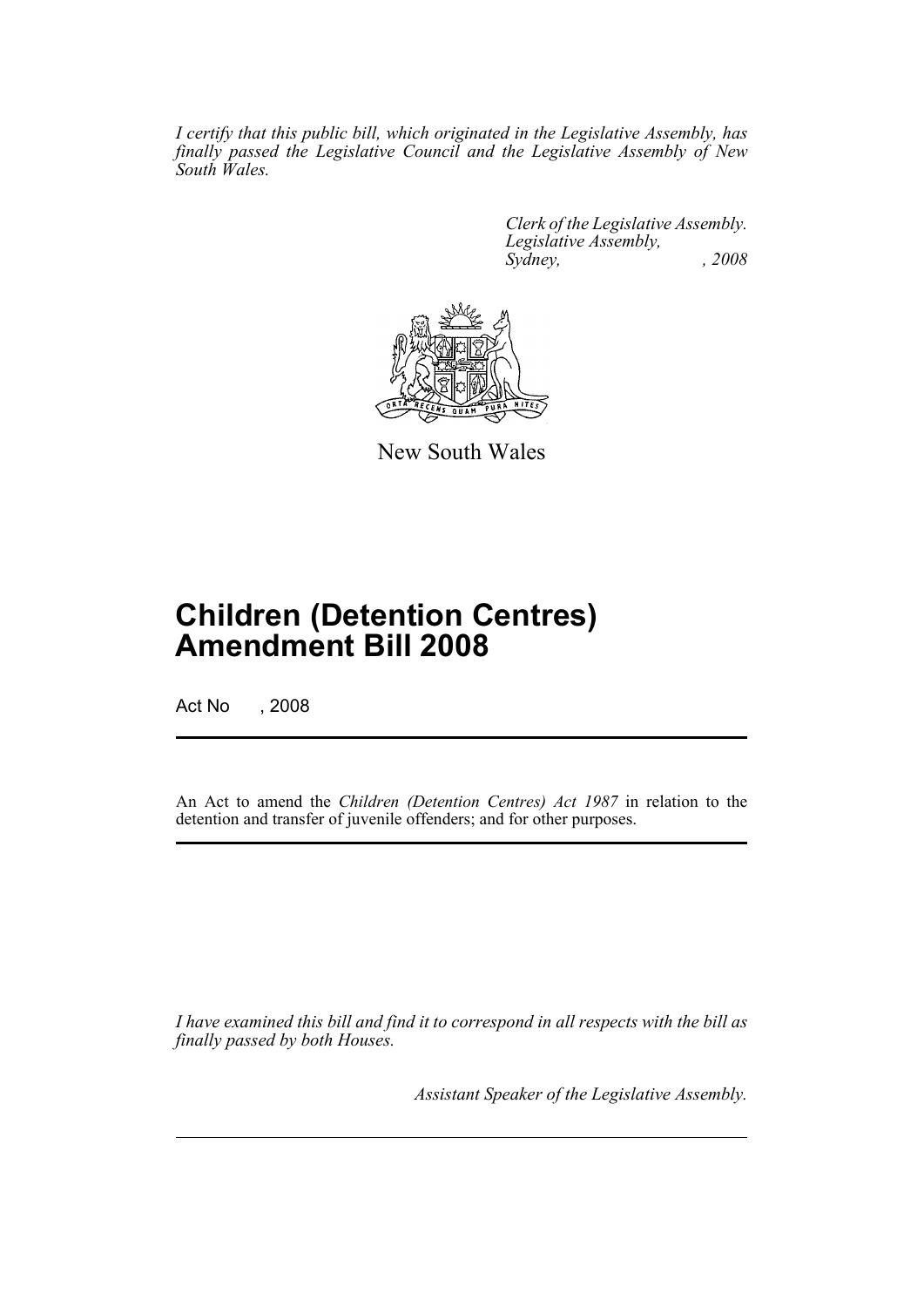# <span id="page-2-0"></span>**The Legislature of New South Wales enacts:**

# **1 Name of Act**

This Act is the *Children (Detention Centres) Amendment Act 2008*.

### <span id="page-2-1"></span>**2 Commencement**

This Act commences on the date of assent to this Act.

# <span id="page-2-2"></span>**3 Amendment of Children (Detention Centres) Act 1987 No 57**

The *Children (Detention Centres) Act 1987* is amended as set out in Schedule 1.

# <span id="page-2-3"></span>**4 Repeal of Act**

- (1) This Act is repealed on the day following the day on which this Act commences.
- (2) The repeal of this Act does not, because of the operation of section 30 of the *Interpretation Act 1987*, affect any amendment made by this Act.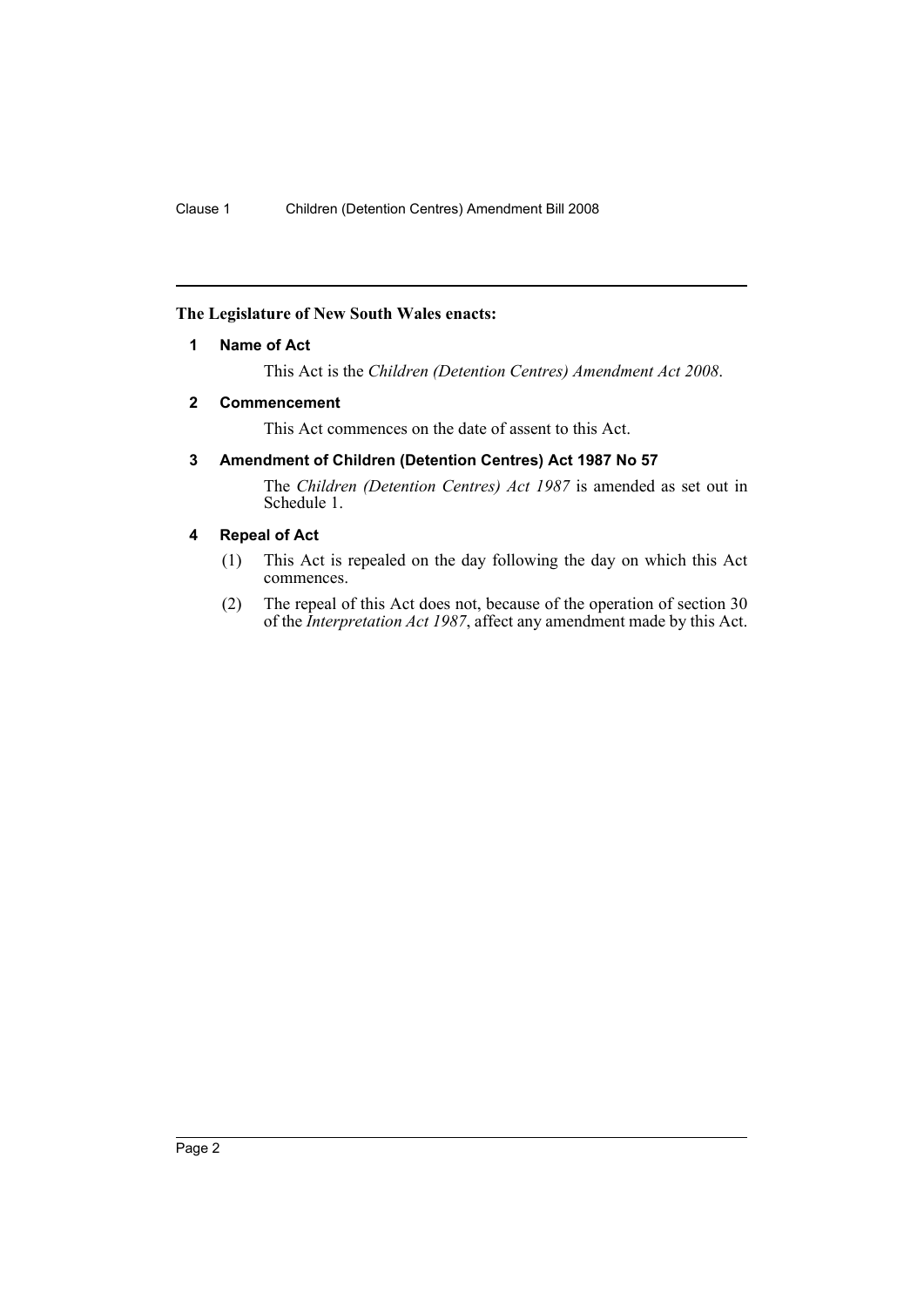Amendments **Amendments** Schedule 1

# <span id="page-3-0"></span>**Schedule 1 Amendments**

(Section 3)

**[1] Section 3 Definitions**

Insert after section 3 (4):

- (5) Notes included in this Act do not form part of this Act.
- **[2] Section 7 Inspection of detention centres by juvenile justice officer appointed by Director-General**

Omit "3 months" from section 7 (1). Insert instead "12 months".

### **[3] Section 9A**

Insert after section 9:

#### **9A Certain persons not to be detained in detention centres**

- (1) A person who is of or above the age of 21 years is not to be detained in a detention centre if he or she is the subject of an arrest warrant of any kind.
- (2) A person who is of or above the age of 18 years, but under the age of 21 years, is not to be detained in a detention centre if he or she is the subject of an arrest warrant of any of the following kinds:
	- (a) a warrant issued under section 41 of the *Children (Criminal Proceedings) Act 1987* in relation to an alleged breach of a good behaviour bond or an alleged breach of probation, or
	- (b) a warrant issued under section 23 of the *Children (Community Service Orders) Act 1987* in relation to an alleged breach of a children's community service order, or
	- (c) a warrant issued under section 98 of the *Crimes (Sentencing Procedure) Act 1999* in relation to an alleged breach of a condition of a good behaviour bond, or
	- (d) his or her arrest under section 39 of the *Crimes (Administration of Sentences) Act 1999* in relation to an alleged escape from custody, or
	- (e) a warrant issued under section 116 of the *Crimes (Administration of Sentences) Act 1999* in relation to an alleged breach of a community service order.

**Note.** Pursuant to Part 13 of the *Crimes (Administration of Sentences) Act 1999*, persons referred to in section 9A may be detained in a correctional centre.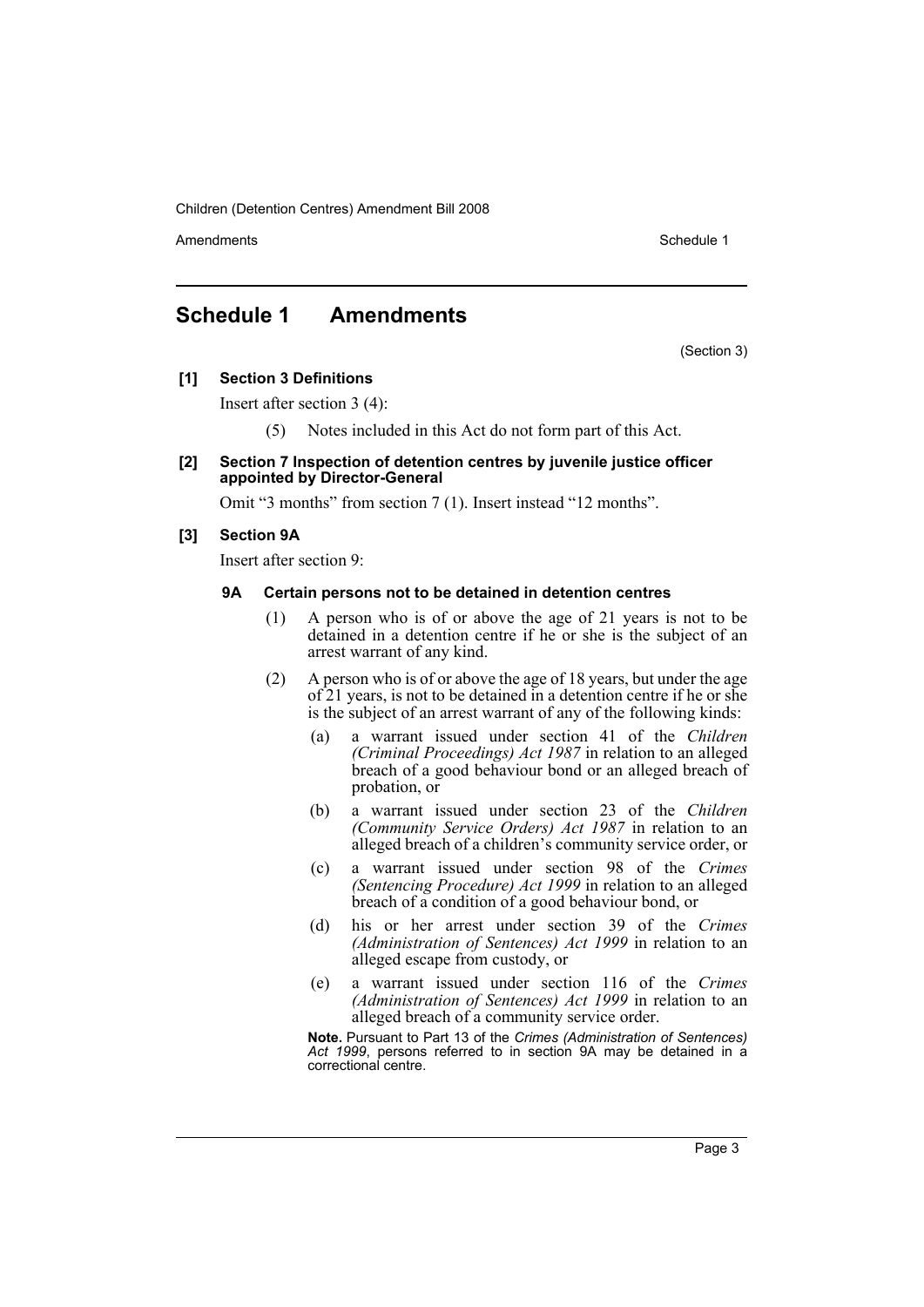Schedule 1 Amendments

#### **[4] Section 16 Separation of detainees**

Insert after section 16 (2):

- (3) For the purpose of ensuring the security, safety and good order of a detention centre, the Director-General may direct that different detainees or groups of detainees be detained separately from other detainees.
- (4) While a direction referred to in subsection (3) is in force, the detainees or groups of detainees identified in the direction shall, so far as is reasonably practicable, be detained separately from other detainees in the same detention centre.
- (5) Detainees may be dealt with in accordance with this section despite anything to the contrary in the *Anti-Discrimination Act 1977*.

# **[5] Section 19 Segregation of detainees for protection**

Insert after section 19 (4):

(5) Nothing in this section limits the circumstances in which detainees may be detained separately pursuant to section 16.

#### **[6] Section 21 Punishments for misbehaviour**

Omit "for a period not exceeding 4 days" from section 21 (1) (b).

#### **[7] Section 21 (1A)**

Insert after section 21 (1):

(1A) A detainee may not be restricted from participation in sport or leisure activities for more than 7 days at a time except with the prior approval of the Director-General, whether given generally or in relation to a particular detainee.

### **[8] Section 28 Transfer of older detainees from detention centres to correctional centres**

Omit section 28 (1A). Insert instead:

(1A) An order may be made under subsection (1) regardless of whether or where the detainee is currently in custody.

#### **[9] Section 28 (2A)**

Omit the subsection. Insert instead:

(2A) In the case of a detainee who is of or above the age of 18 years, but under the age of 21 years, an order may not be made under subsection  $(1)$  unless: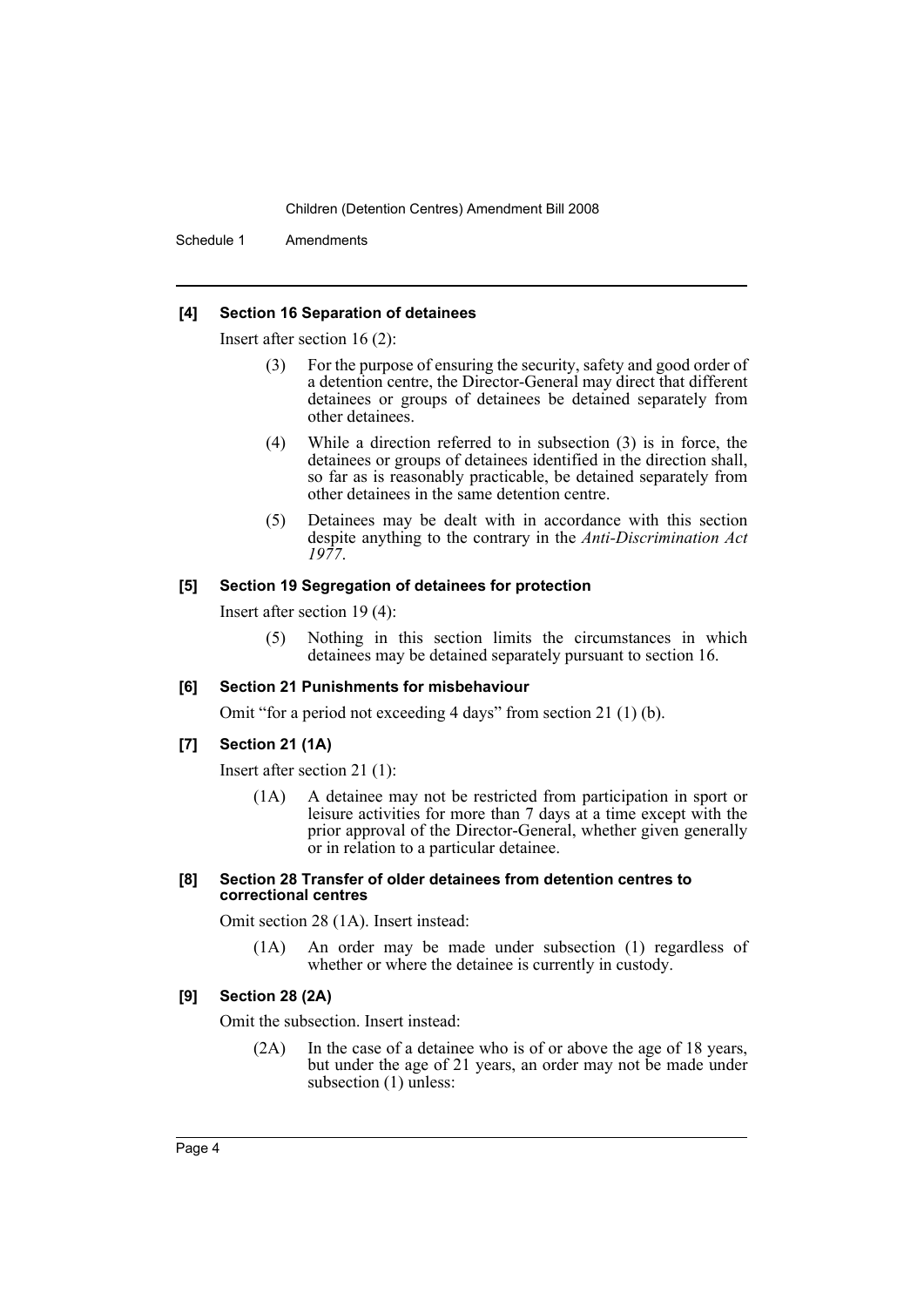Amendments **Schedule 1** and the set of the set of the set of the set of the set of the set of the set of the set of the set of the set of the set of the set of the set of the set of the set of the set of the set of the set

- (a) the Children's Court makes an order authorising the making of such an order, or
- (b) the detainee has been detained in a detention centre for at least 6 months and the Director-General has assessed that, having regard to all of the circumstances, it would be preferable for the detainee to be detained in a correctional centre, or
- (c) the detainee is, or has previously been, detained as an inmate in a correctional centre (other than a juvenile correctional centre) for a period of, or periods totalling, more than 4 weeks, or
- (d) the detainee applies to the Director-General in writing for the detainee's transfer to a correctional centre, or
- (e) one or more of the circumstances referred to in subsection (2) applies in relation to the detainee.

#### **[10] Section 28 (2C) and (2D)**

Insert after section 28 (2B):

- (2C) Subsection (2) does not apply to a detainee in respect of whom an order under subsection  $(1)$  has previously been made in relation to a current period of detention.
- (2D) Subsection (2A) does not apply to a detainee in respect of whom an order under subsection  $(1)$  has previously been made, whether in relation to a current period of detention or an earlier period of detention.

# **[11] Section 28 (3) (b)**

Omit "a convicted inmate". Insert instead "an inmate".